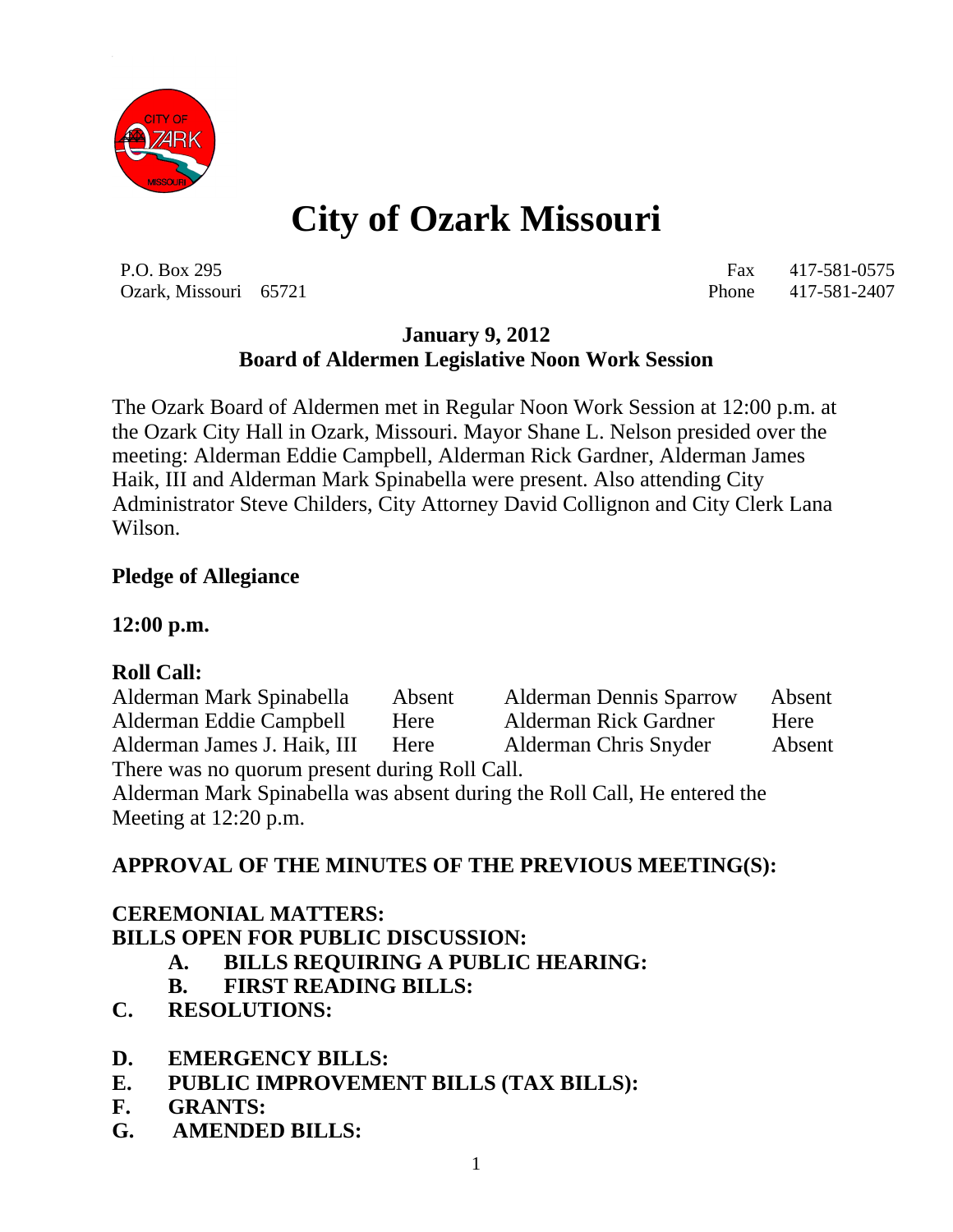# **SECOND READING AND FINAL PASSAGE OF BILLS. NO PUBLIC DISCUSSION, BOARD DISCUSSION ONLY:**

# **Report of Officers, Boards and Committees:**

- **1. Administrative:** City Administrator Steve Childers.
	- **1. Presentation of the New Special Events Permit.**

City Administrator Childers stated staff has prepared the draft format of the City's new Special Events Permit for the Board of Aldermen's review and consideration. We are hoping this will bring better communication and processes during the outsi de organization's events. The established fees are in line with the fees charged in our area; we are still in the process of resolving an accurate amount to require for sovereign immunity limit. An event where there are 30 or 40 attendees will not be required to obtain a Special Events Permit, only to make their reservation and pay their small rental fee if applicable. During the application process for bigger events the Park's, Police and Public Works Departments will all be required to sign off on the Special Events Permit, a copy of the Permit will be forwarded to the Fire Department. This process will better prepare each Department for the large events. Parks Director Wagner stated during the larger events the Parks Department salary expense was an extra \$1,000.00, for the employees who worked during the events, and 271 hours for prep time.

Alderman Campbell questioned whether a run, that leaves out from the 4-H Building, with over two hundred (200) runners, if they would be required to obtain a Special Events Permit.

Parks Director Wagner stated the run would probably be exempt from obtaining a Special Events Permit, under the Special Event definition it states that any event or activity not organized by the City of Ozark that places an additional demand on City Services, and these types of events do not fall into that category.

City Attorney Collignon stated the way the Code is written there are no provisions for exempt events from obtaining a Special Events Permit. For clarification purposes modify the Special Event definition to exclude certain events.

The Board of Aldermen discussed the amount of time City Employees put in at the Park, post and during the events, would more than justify the \$500.00 fee for the bigger events. Their concern was with the first time the organizations are charged the \$500.00 fee will cause resentment, especially from the not for-profit organizations.

City Administrator Childers stated staff has scheduled a Meeting to be held, January 26, 2012, at the Community Center with the organizations that hold Special Events in the City to discuss the Special Events Permitting process. Staff will explain during this Meeting the initiation and the fee associated with the permit.

Parks Director Wagner has set up individual Meetings this week with the organizations who hold the bigger events where she will present them with a break down of the expenses incurred by the City and request any suggestions about help or reimbursement.

City Administrator Childers stated based upon the outcome of Park Director Wagner's individual Meetings with the larger organizations this week he will base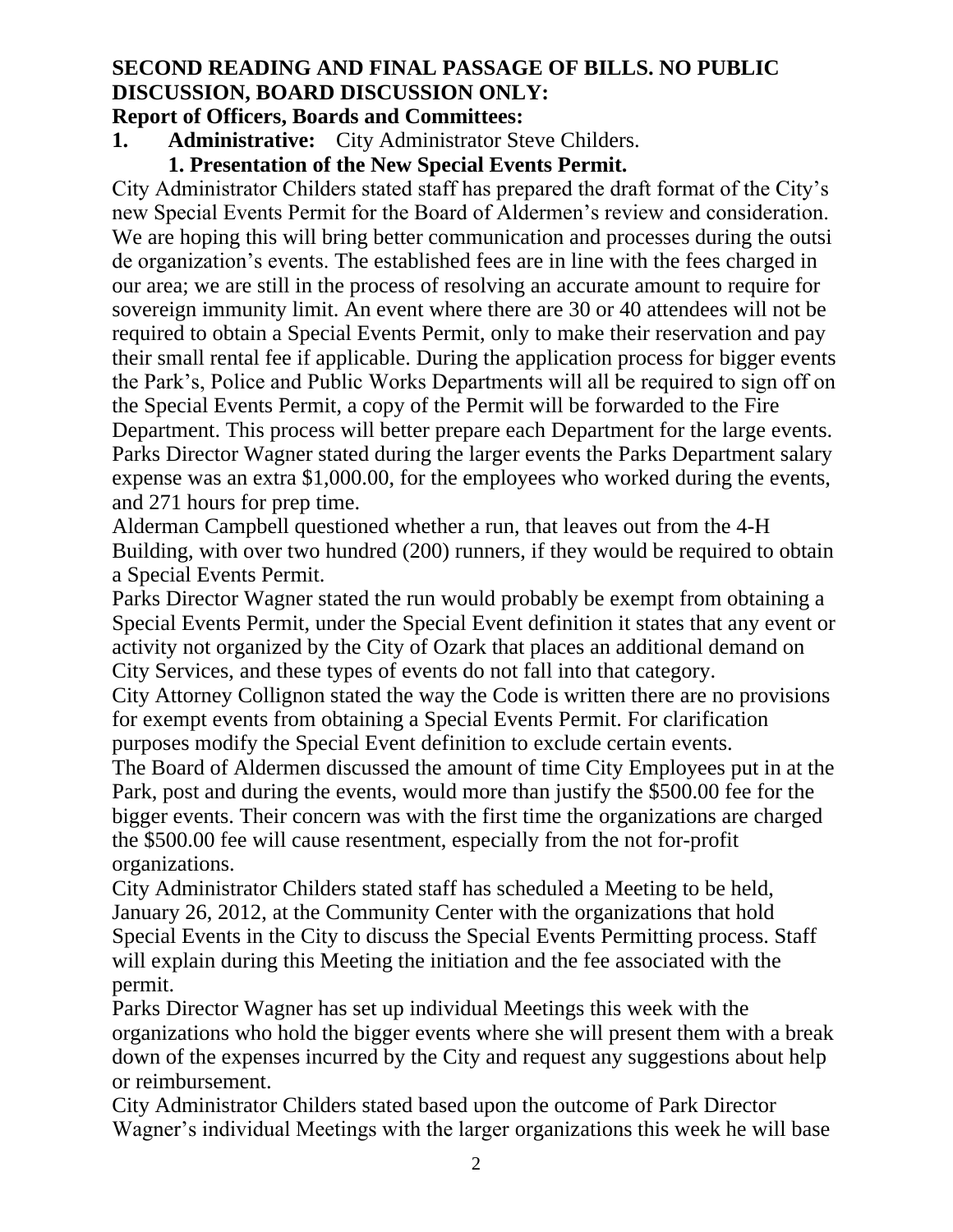the discussion of the January 26, 2012 Meeting.

- 2**. Public Safety:** Police Chief Lyle Hodges.
- **3. Public Works:** Public Works Director Larry Martin.
- **4. Parks:** Parks Director Sam Wagner.

# **Unfinished Business:**

# **New Business/Board of Aldermen Comments:**

Alderman Haik stated he has been approached by a representative of the James River Assembly Church requesting Police assistance during their annual Marathon, August 25, 2012, to direct traffic at the James River and State Highway J intersection during the run. They have changed their course this year they will leave their parking lot south along James River Boulevard across St. Highway J to the Duck Stadium where they will turn around using the same course back to the church.

City Administrator Childers stated the standard procedure would be for the Church to contact the Police Department requesting off duty Police Officers to be paid by the Church. The only thing the City will provide would be the Police Officer's car with flashing lights for his protection.

Alderman Gardner brought up for discussion the topic of the City waiving fees for the School District's Bus Facility new construction project. Alderman Gardner stated he would like to propose a Resolution prepared for the January 17, 2012 Legislative Session waiving a portion of the fees for the School's Bus Facility project. He is in strong opinion the City should consider waiving a portion of the fees to retain a working partnership between the City and the School District. Alderman Campbell stated he was not in opposition of waiving a portion of the fees as long as the School has a representative present during the reading of the Resolution.

Alderman Haik stated he was opposed to waiving any fees associated with expenses incurred by the City or fees associated with the City's debt owed. Alderman Spinabella stated he considers the actual hard costs incurred by the City would be the cost of the water meter device and the Engineer review expense. The consensus of the Board of Aldermen present was to consider waiving approximately \$2,764.00, the fees associated with the Building Permit and Inspection Fees. Waiving the fees would be considered if the School District had a representative present during the Resolution reading.

City Administrator Childers stated in the future the City will have to bring up for discussion with the School District the fact that in a prior Board of Aldermen Meeting where the School asked for their fees associated with the East Elementary to be waived, they had indicated the School District would deed over to the City a 100 x 100 lot on the East Elementary property for the City to build a water tower. After extensive research it was found the property has never been deeded over to the City.

# **Pay Bills-**